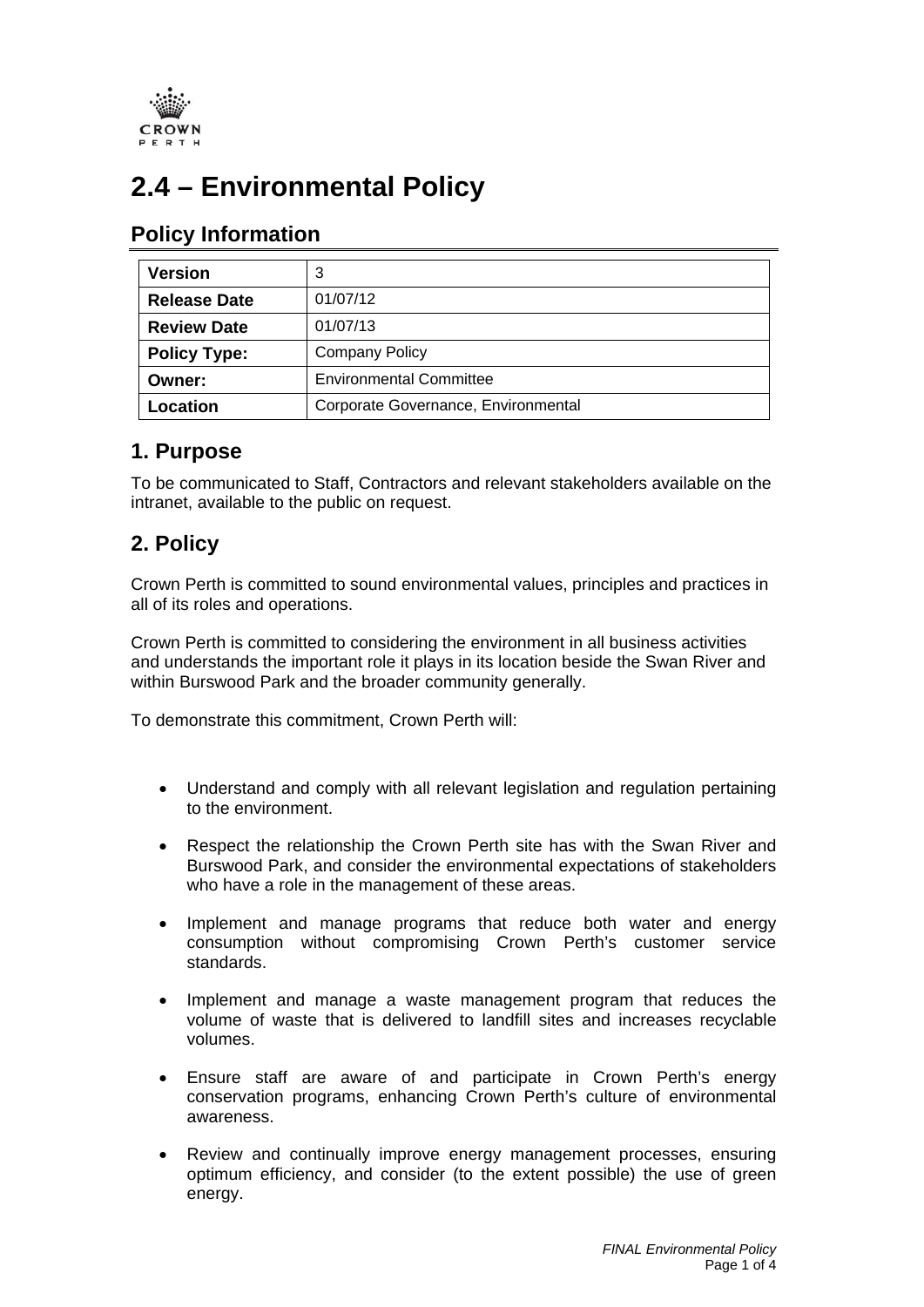- Assess and react to the potential environmental impact of any of its purchases relating to equipment, machinery and other assets likely to have an impact on the environment.
- Incorporate energy and water efficiency initiatives in the design of all new construction projects.
- Maintain an Environment Management Plan, which will consider stakeholder expectations, legal obligations and key environmental risk areas, and include specific action plans to address those expectations, obligations and risk areas.
- Review the Environmental Policy on at least an annual basis.

### **3. Procedures**

#### **3.1 Building Management System (BMS)**

The Energy Manager is responsible for the day to day management of the Building Management System (**BMS**) and identification of energy efficiency initiatives in this context. The BMS controls heating, venting and air conditioning systems throughout the complex. The Energy Manager will also be responsible for the development and implementation of a staff awareness program, and to encourage staff to participate in energy conservation programs.

#### **3.2 Complying with Policies**

All Crown Perth Staff, Supervisors and Managers are responsible for ensuring they comply with any environmental policies which apply to their areas of operation, as is the requirement for any company or departmental policies and procedures.

### **4. Environmental Committee**

Implementation of, and compliance with, this Environmental Policy and the Environmental Management Plan will be overseen by Crown Perth's Environmental Committee (**EC**) and ultimately the Executive Risk & Compliance Committee.

The EC will also provide direction and advice to the Executive Team in sustainable initiatives and assist in the development of sustainable projects to reduce waste, energy and reduce the environmental impact on the surrounding environment.

The EC will be chaired by the Energy Manager (**EM**) and sponsored by the Chief Operating Officer Hotels & Entertainment (**COO H&E**).

Management representatives from operational departments which have a significant environmental impact, or who play a role in dealing with suppliers or other applicable stakeholders and legislation, will form the membership of the EC.

The EC will meet on a bi-monthly basis, or more frequently as required, to:

• Maintain an Environment Management Plan/Manual for endorsement by the Executive.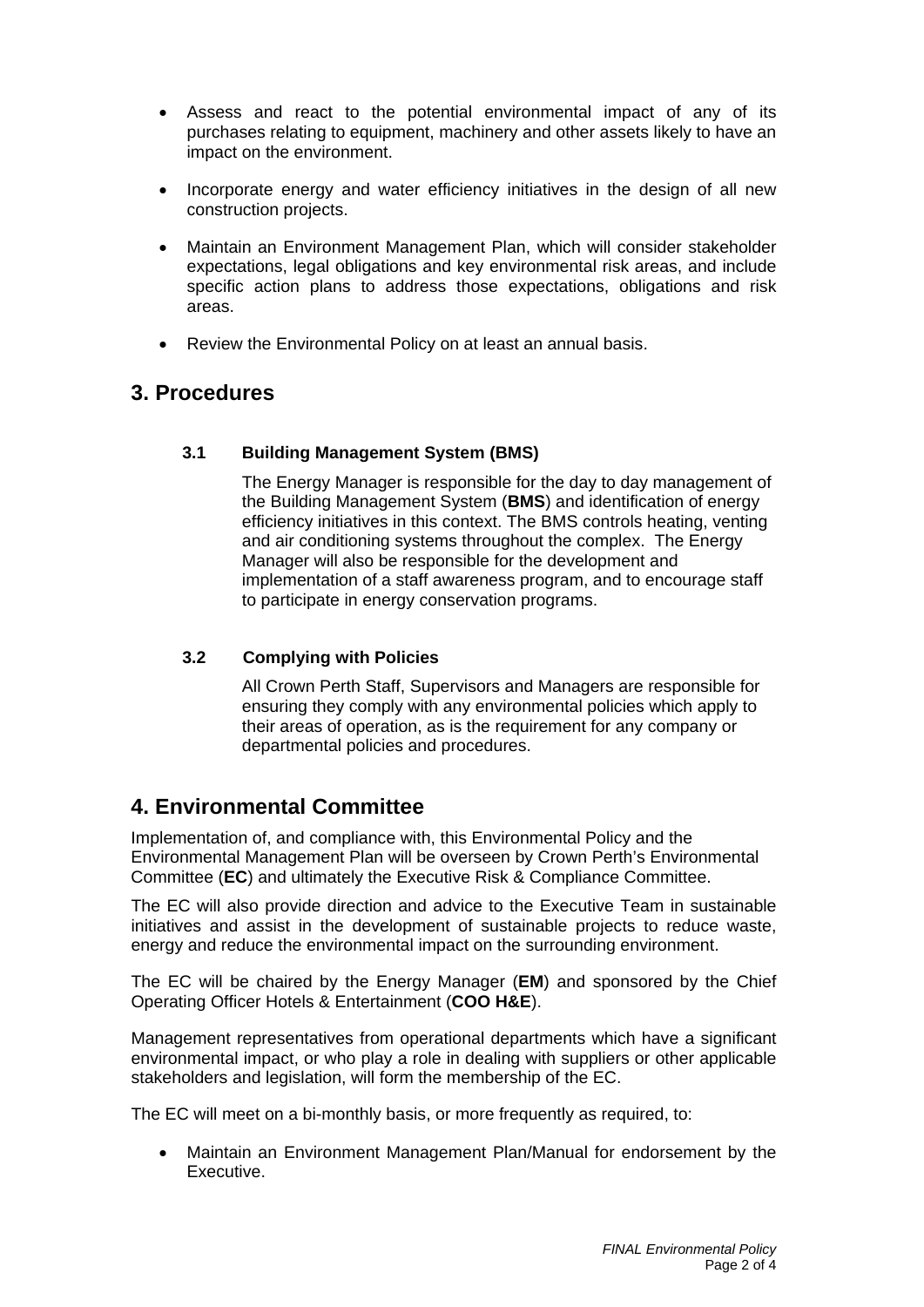- Monitor implementation of the specific action plans listed with the Environment Management Plan, and provide an update report to the Executive on a periodic basis.
- Monitor and react to the requirements and effect of emerging legislation in relation to environmental matters.

# **5. Definitions, Acronyms and Abbreviation**

| Term       | <b>Definition / Meaning</b>       |  |  |
|------------|-----------------------------------|--|--|
| EC         | <b>Environmental Committee</b>    |  |  |
| EM         | <b>Energy Manager</b>             |  |  |
| <b>BMS</b> | <b>Building Management System</b> |  |  |

## **6. Amendment History**

Date Last Saved: 07/06/12

### **Revision History**:

| <b>Issue Date</b> | <b>Version</b> | Author<br><b>Initials</b> | <b>Section Changed</b> | <b>Change Details</b>                                                         |
|-------------------|----------------|---------------------------|------------------------|-------------------------------------------------------------------------------|
| 07/06/2012        |                | SI                        |                        | Change from BEC to Crown Perth and<br>reviewed by the Environmental Committee |
|                   |                |                           |                        |                                                                               |
|                   |                |                           |                        |                                                                               |

# **7. Certification**

| <b>Responsibility</b> | <b>Name</b>   | <b>Business Unit</b>              | <b>Signature</b> | <b>Date</b> |
|-----------------------|---------------|-----------------------------------|------------------|-------------|
| Prepared By           | Sacha Ilich   | <b>Property Services</b>          |                  |             |
| Reviewed By           | Michael Emery | <b>Property Services</b>          |                  |             |
| Approved By           | Tony Fioraso  | Department Head /<br>GМ           |                  |             |
| Approved By           | Rachel Murray | Internal Audit<br>Manager         |                  |             |
| Approved By           | Andrew Hill   | <b>Business Unit</b><br>Executive |                  |             |
| Approved By           | Alan McGregor | <b>Chief Financial</b><br>Officer |                  |             |